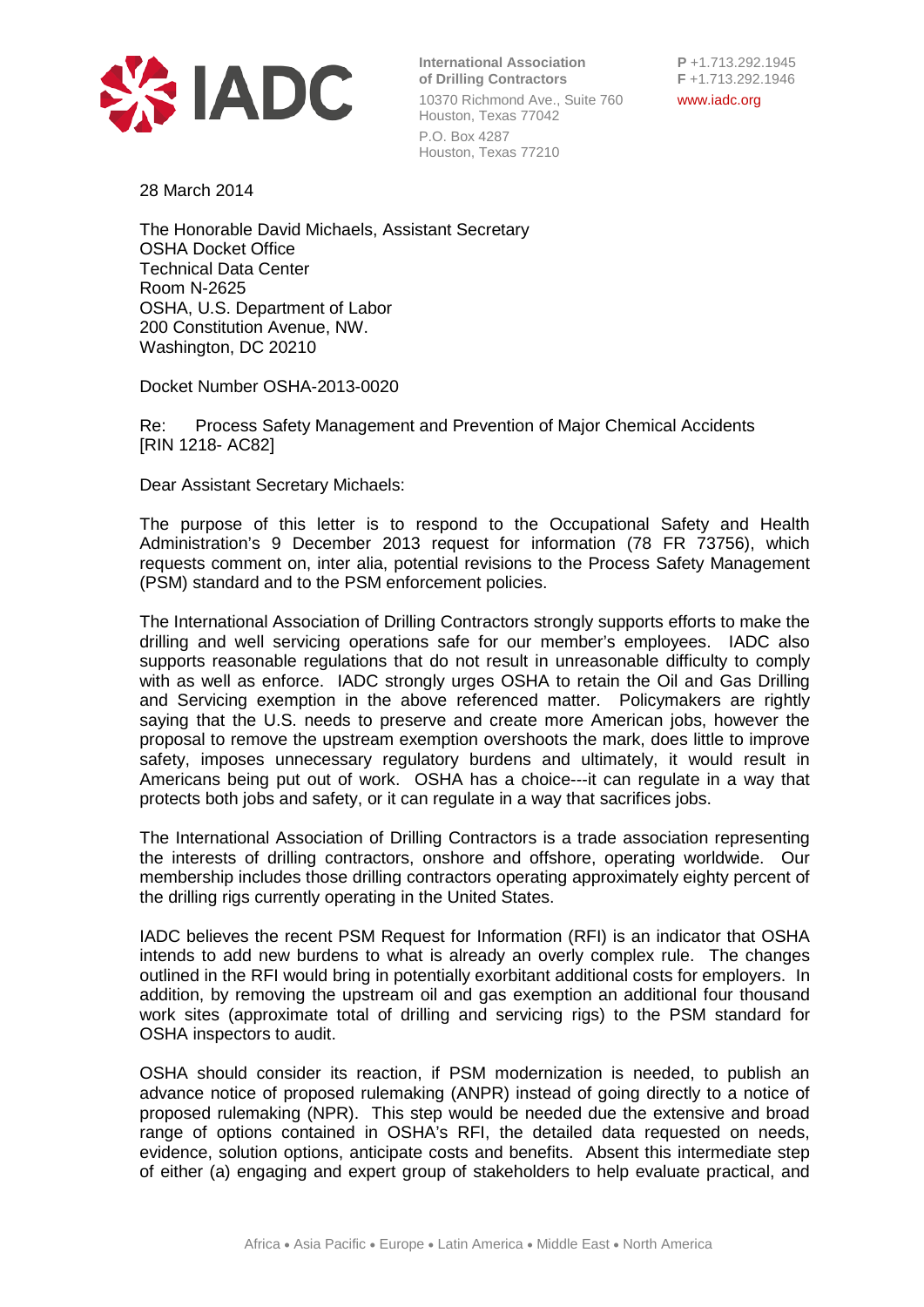valuable PSM improvements or (b) using the ANPR process step to solicit information needed to support effective OSHA technical basis for any proposed changes to the PSM standard, the rulemaking is likely to languish in extensive debates over needs, solutions, costs, and benefits, and it may be difficult for OSHA to pass the required OMB and SBA economic impact analysis to achieve any final revisions to the PSM standard to achieve the overall objective of promoting improved process safety performance.

**Item #2:** 213111 Drilling Oil and Gas Wells, and 213112 Support Activities for Oil and Gas Operations: IADC opposes the elimination of the PSM exemption for oil and gas well drilling and servicing. The PSM standard is intended to minimize catastrophic releases of highly hazardous chemicals, primarily at processing facilities which conduct static, repetitive processes. Oil and gas well drilling operations are essentially temporary operations and as such are transient, inherently variable (to address the unique factors associated with each well), and pose only a negligible risk of catastrophic release. These facilities are not "processes" and typically do not handle covered substances. The present PSM standard was not developed by OSHA to address temporary transient facilities. There are numerous other federal and/or state regulations, industry codes and standards and recommended practices which more effectively address the hazards posed by oil and gas well drilling or servicing operations. The various oil and gas producing states have regulatory bodies that oversee oil and gas well drilling operations.

Removing the exemption would result in incident prevention efforts and resources (which are effectively preventing worker injuries) being diverted to attempting to comply with a regulation which was never intended to apply to oil and gas well drilling and servicing operations.

**Item #8:** OSHA suggests that it should amend the PSM standard to require evaluation of updates to applicable Recognized and Generally Acceptable Good Engineering Practices (RAGAGEP) and provide a definition for RAGAGEP. IADC is concerned that this is an extremely broad mandate that in all likelihood will be very difficult to manage. As with other issues within this request for information, OSHA appears to be making an already overly complex PSM standard even more burdensome without a clear need to do so.

Item #10: The PSM standard includes a number of specific considerations for managing changes. All of these considerations are not appropriate for managing organizational changes. IADC contends that it would be inappropriate and create confusion to expand the current PSM management of change regulations (which were written to require written procedures for managing physical changes, such as swapping of equipment) to include the wide scope of management practices listed in RFI question 44. It would result in an enormous time burden and require additional personnel for our member companies to meet the extensive requirements mandated by this standard. The economic impacts of developing and implementing PSM programs for organizational changes to approximately two thousand drilling rigs and nearly three thousand well servicing rigs would be extremely complex with the thousands of people and factors to consider. IADC believes that the best practice is to manage organizational changes through established human resources practices which are independent of the PSM management of change process. Implemented programs such as communication protocols, training, mentoring, on-the-job training and competency assessments will ensure organizational changes impacting drilling and well servicing operations are managed.

**Item #11:** Revising Paragraph (n) of the PSM Standard to Require Coordination of Emergency Planning with Local Emergency-Response Authorities. This standard would require rig managers to coordinate emergency planning with local emergency-response